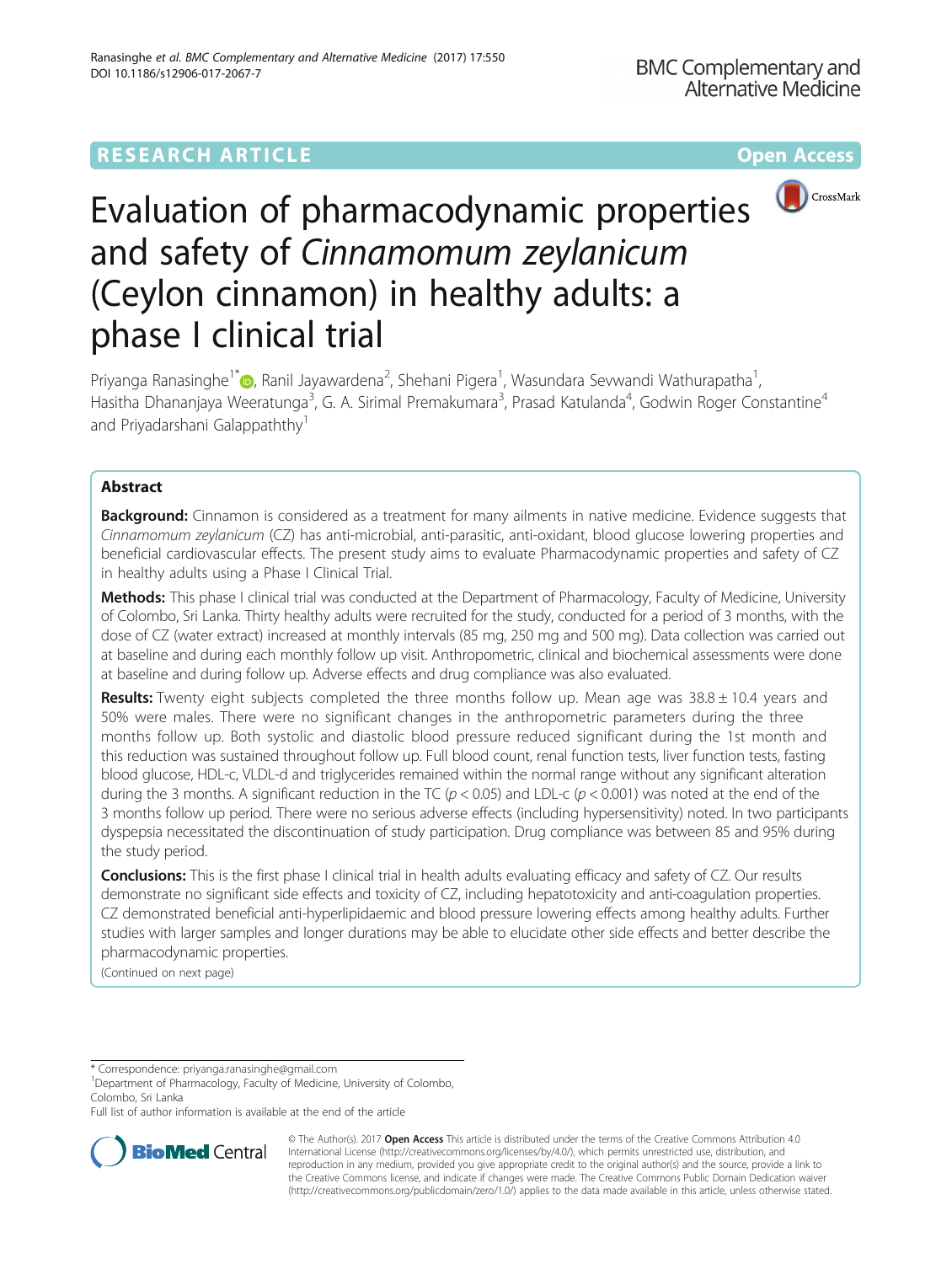#### (Continued from previous page)

Trial registration: SLCTR/2013/001 (Sri Lanka Clinical Trials Registry: [http://www.slctr.lk/trials/106\)](http://www.slctr.lk/trials/106) (Date of Registration: 01/01/2013).

Keywords: Cinnamomum zeylanicum, Ceylon cinnamon, Efficacy, Pharmacodynamic, Safety, Adverse effects, Sri Lanka, Adults,

# Background

Cinnamon, the inner bark of a tropical evergreen tree has two main varieties, Cinnamomum cassia (Cinnamomum aromaticum) and Cinnamomum zeylanicum (CZ) [[1\]](#page-8-0). In Ayurvedic medicine Cinnamon is considered as a treatment for many ailments, including those of the respiratory, digestive and gynecological systems. Cinnamomum zeylanicum, also known as Ceylon cinnamon (the source of its Latin name, zeylanicum) or 'true cinnamon' is indigenous to Sri Lanka and Southern parts of India. Sri Lanka (formerly known as Ceylon) produces the largest quantity and the best quality CZ. Preparation of cinnamon involves stripping of the outer bark of the tree and letting the inner bark to dry and curl up into its customary cinnamon quills, it is available in the market either in its whole quill form (Cinnamon sticks) or as ground powder [[2\]](#page-8-0). At present both Cinnamon cassia and CZ are sold as preventative/therapeutic supplements for many ailments including, metabolic syndrome, insulin resistance, type 2 diabetes, hyperlipidaemia and arthritis [\[2](#page-8-0)]. It is marketed either as a tablet/capsule or as different items of food fortified with cinnamon, including cinnamon biscuits, tea and sweets.

One important difference between 'true' cinnamon and the cassia cinnamon is their coumarin content [\[3](#page-8-0)]. The coumarin content in CZ appears to be very small to cause health risks, whereas the coumarin level in Cinnamomum aromaticum appears to be much higher and may pose health risks if consumed in higher quantity on a regular basis [\[3](#page-8-0)]. The usage of Cassia cinnamon as a regular supplement with meals was not advocated or the daily dosage was restricted in many countries due to the toxic effects of Cinnamomum aromaticum on the liver and coagulation [[3\]](#page-8-0). In contrast CZ has shown to contain a lesser content of coumarin [\[3, 4\]](#page-8-0), and thus it may be possible that CZ could be used in higher doses without toxic effects for longer durations.

A recent systematic review summarized the medicinal properties of CZ [\[5](#page-8-0)]. The authors concluded that, the available in-vitro and in-vivo evidence suggests that CZ has anti-microbial, anti-parasitic, anti-oxidant and free radical scavenging properties. In addition the authors also indicated that CZ seems to lower blood glucose, serum cholesterol and blood pressure, suggesting beneficial cardiovascular effects [[5\]](#page-8-0). However they noted the absence of properly conducted randomized controlled human trials, to decide on efficacy and safety of long term CZ use in humans and to determine whether these effects have public health implications. Animal studies on CZ has not demonstrated any significant adverse effects or toxicity on the liver, kidney and the pancreas [\[6](#page-8-0)]. However, it is necessary to conduct well planned safety studies in humans, prior to advocating regular use of CZ for any medicinal benefit. This is also required prior to the conduct of medium-long term Randomized Controlled Phase II/III Clinical Trials evaluating the medicinal claims of CZ in humans with disease. The present study aims to evaluate the Pharmacodynamic properties and Safety of CZ in Healthy adults using a Phase I Clinical Trial design.

# **Methods**

# Study population and sampling

This phase I clinical trial was conducted at the Department of Pharmacology, Faculty of Medicine, University of Colombo, Sri Lanka. The study was approved by the Ethics Review Committee of Faculty of Medicine, University of Colombo, Sri Lanka (EC/12/157) and registered at the Sri Lanka Clinical Trials Registry (SLCTR/2013/001). The clinical trial was conducted in compliance with the Declaration of Helsinki and the Good Clinical Practice (GCP) guidelines. Thirty healthy adults were recruited for the study, based upon inclusion and exclusion criteria (defined below). Sample size for this phase I clinical trial was determined as per the recommendations of the Center for Drug Evaluation and Research at the Food and Drug Administration [\[7](#page-8-0)]. The clinical trial was conducted for a period of 3 months, with the dose of CZ increased at monthly intervals. Subjects were initially contacted by open advertisement and informed written consent was obtained from all participants prior to recruitment for the study.

To be included in the study the participants had to be; a) healthy as defined by history, examination (including systolic [SBP] and diastolic blood pressure [DBP]) and baseline investigations (including full blood count [FBC], fasting blood glucose [FBG], serum toat cholesterol [TC], low density lipoprotein cholesterol [LDL-c], high density lipoprotein cholesterol [HDL-c], serum triglycerides [TG], serum creatinine, urine full report [UFR], liver enzymes [AST/ALT], serum bilirubin, coagulation tests [PT/INR] and electrocardiogram [ECG]; b) between age 18–60 years; and c) currently not on any medicines,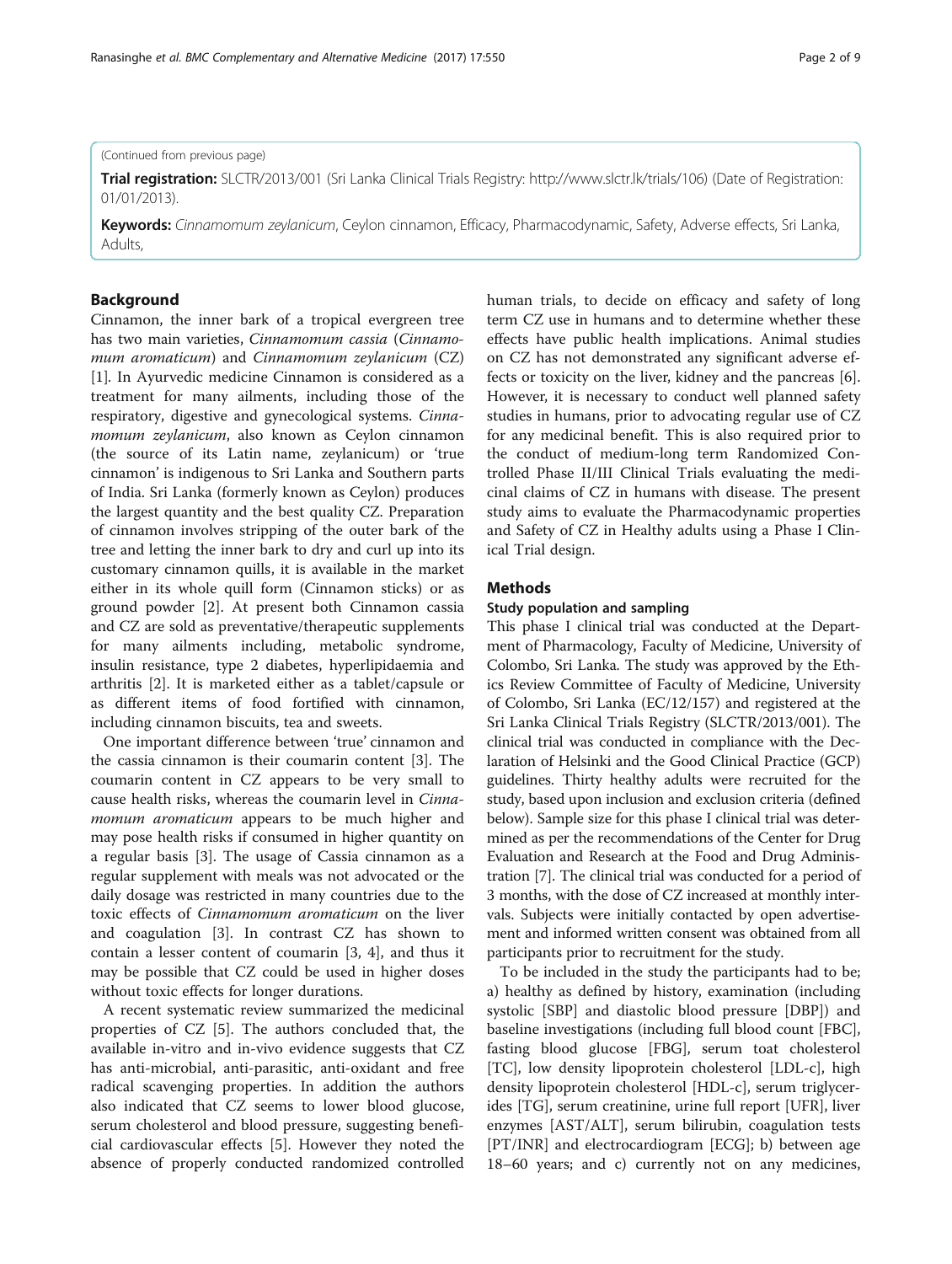including nutritional supplement, herbal and/or ayurvedic medicines. Patients with any chronic illness, cirrhosis of the liver and abnormal baseline liver, renal function tests or blood counts were excluded from the study. Female volunteers who were pregnant, lactating or not willing to use an effective form of birth control during the period of study were also excluded.

#### Cinnamomum zeylanicum Capsules

The treatment drug was a capsule containing CZ as the active ingredient. Ceylon cinnamon quills (Grade H2) required for the extraction process was purchased from a single private estate in Kalupe, in the Southern province of Sri Lanka and its identification was authenticated by an expert (GASP). A voucher specimen was deposited at the Herbarium at the Herbal Technology Section of the Industrial Technology Institute (ITI), Colombo, Sri Lanka (Voucher Specimen Number: HTS-CIN-01 (Ham)). The extraction process was carried out at the Industrial Technology Institute (ITI), Colombo, Sri Lanka. The dried powder of CZ was extracted from stem barks to distilled water using Soxlet apparatus and the resulting hot water extract was freeze-dried to obtain crude water extract from which the capsules were prepared. During the purification process the manufacturing yield of cinnamon was about 8–9%. Previous studies have used and shown a beneficial effects of 1 g, 3 g and 6 g of cinnamon [\[8](#page-8-0)]. Since we are using refined cinnamon (as opposed to crude in other studies), the corresponding doses of refined cinnamon for 1 g, 3 g, 6 g of raw cinnamon was 85 mg (1st month), 250 mg (2nd month) and 500 mg (3rd month), based on the purification yield. The capsule preparation was carried out at a manufacturing site with GMP (Good Manufacturing Practices) certification. The subjects were prescribed CZ capsules for a period of 3 months. Three doses of refined CZ were used (85 mg, 250 mg and 500 mg). Each participant was given 85 mg daily for 30 days during the 1st month (each capsule 85 mg), 250 mg daily for 30 days during the 2nd month (each capsule 250 mg) and 500 mg daily for 30 days during the 3rd month (2 capsules of 250 mg per day).

#### Data collection, Pharmacodynamic and safety outcomes

Data collection was carried out by trained medical research assistants, using a standardized case record form, at baseline (Visit '0) and during each monthly follow up visit (Visit '1', '2' and '3'). Initially a brief history was taken from each patient, which included symptoms related to any disease, subsequently a physical examination was carried out, which included the measurement of body temperature, examination of the systems (respiratory, cardiovascular, abdomen and nervous system). Cardiovascular examination included the measurement of blood pressure (SBP and DBP) and pulse (rate, rhythm and volume). Subsequently anthropometric measurements were carried out, which included the measurement of the height, weight, waist and hip circumferences. The following biochemical assessments were done at baseline, at the stated intervals and on completion of the study (Table [1](#page-3-0)); FBG, total cholesterol [TC], triglycerides, LDL cholesterol, HDL cholesterol, liver function tests (AST, ALT, PT/INR and serum bilirubin), renal function tests (serum creatinine), urine analysis (UFR) and FBC (white cell count, haemoglobin and platelet count). Furthermore, any adverse events which occurred during the preceding month were also noted during these visits. Drug compliance of patients was evaluated by pill counting (number of pill's returned monthly). Subjects are asked to return remaining drugs and their compliance will be evaluated by using the formula given below,

# Compliance  $(\%) = [$ (distributed drugs-remaining drugs)/distributed drugs]  $\times$ 100

The details of items which will be measured at every visit are described in Table [1](#page-3-0).

# Anthropometric and blood pressure measurements

Body weight was measured using a calibrated electronic floor scale (SECA 815 by SECA GmbH & Co. Kg. Hamburg, Germany) to the nearest 0.1 kg. Height was measured to the nearest 0.1 cm using an upright plastic portable Stadiometer (SECA 217 by SECA GmbH & Co. Kg. Hamburg, Germany). BMI was calculated as weight (in kilograms) divided by the square of height (in meters). Waist circumference (WC) was measured with a non-elastic tape (SECA 203 by SECA GmbH & Co. Kg. Hamburg, Germany) at a point midway between the lower border of the rib cage and the iliac crest at the end of normal expiration. Similarly, the hip circumference was also measured at widest part of the buttocks in the inter-trochantric level to the nearest 0.1 cm. All anthropometric measurements were made by using standard equipment and following WHO guidelines. Seated blood pressure (SBP and DBP) was measured after a 10-min rest with Omron IA2 digital blood pressure monitors (Omron Healthcare, Singapore).

# Biochemical and statistical analysis

Biochemical tests were performed in the laboratory of the Department of Pharmacology, Faculty of Medicine, University of Colombo. Glucose assay was performed by enzymatic colorimetric (glucose oxidase) method in RxDaytona™ chemical analyzer (Randox Laboratories LTD, Antrim, UK). Total, LDL cholesterol, triglycerides, AST and ALT were analyzed by enzymatic colorimetric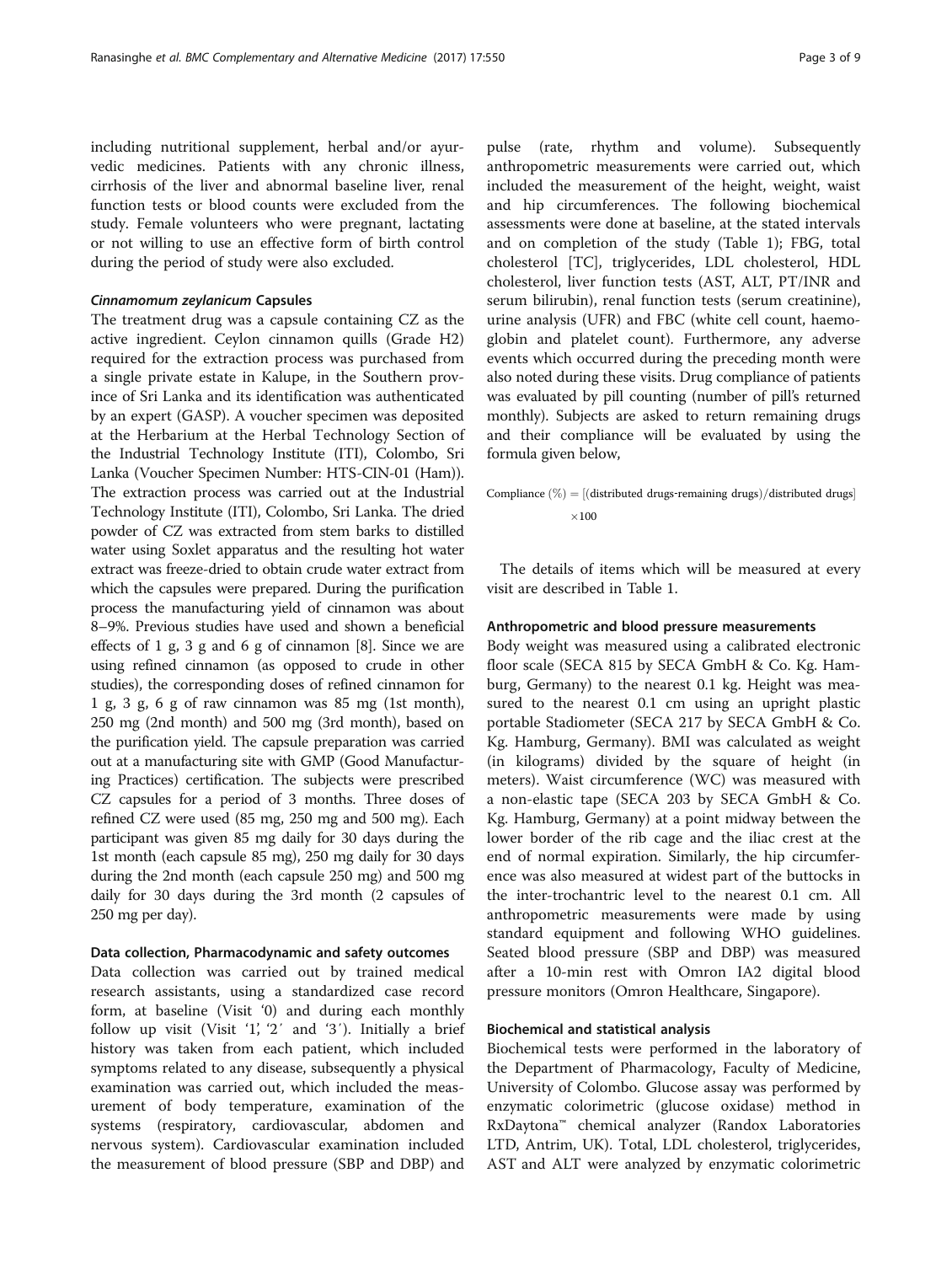|                                   | Visit 0 (screening visit) | Visit 1 (1 month) | Visit 2 (2 months) | Visit 3 (3 month) |  |
|-----------------------------------|---------------------------|-------------------|--------------------|-------------------|--|
| Medical history taking            |                           |                   |                    |                   |  |
| <b>FBG</b>                        |                           |                   |                    |                   |  |
| Lipid profile <sup>a</sup>        |                           |                   |                    |                   |  |
| Liver function <sup>b</sup>       |                           |                   |                    |                   |  |
| Renal function <sup>c</sup>       |                           |                   |                    |                   |  |
| FBC <sup>d</sup>                  |                           |                   |                    |                   |  |
| Blood pressure                    |                           |                   |                    |                   |  |
| Physical examination <sup>e</sup> |                           |                   |                    |                   |  |
| Urinanalysisf                     |                           |                   |                    |                   |  |

<span id="page-3-0"></span>Table 1 Summarized study schedule at each visit in the clinical trial

<sup>a</sup>total cholesterol, triglyceride, HDL cholesterol; <sup>b</sup>AST, ALT, total bilirubin, PT/INR; <sup>c</sup>creatinine; <sup>d</sup>WBC, RBC, hemoglobin (HGB), hematocrit (HCT), platelet count (PLT); <sup>e</sup>body weight (kg), height (cm), waist circumference (cm), hip circumference (cm), waist:hip ratio; <sup>f</sup> Urine microscopy, urine for sugar and protein

method in Mindray BA-88A semi auto-analyzer (Mindray medical International LTD, China). HDL- cholesterol was determined by precipitation method and bilirubin was quantified by spectrophotometric method by Mindray BA-88A semi auto-analyzer (Mindray medical International LTD, China). Serum creatinine was measured

by kinetic method, whereas PT/INR and FBC was done by the manual method. Parametric and non parametric statistical tests will be applied using the SPSS version 14 (SPSS Inc., Chicago, IL, USA) and Stata/SE 10.0 (Stata Corporation, College Station, TX, USA) for the data analysis.

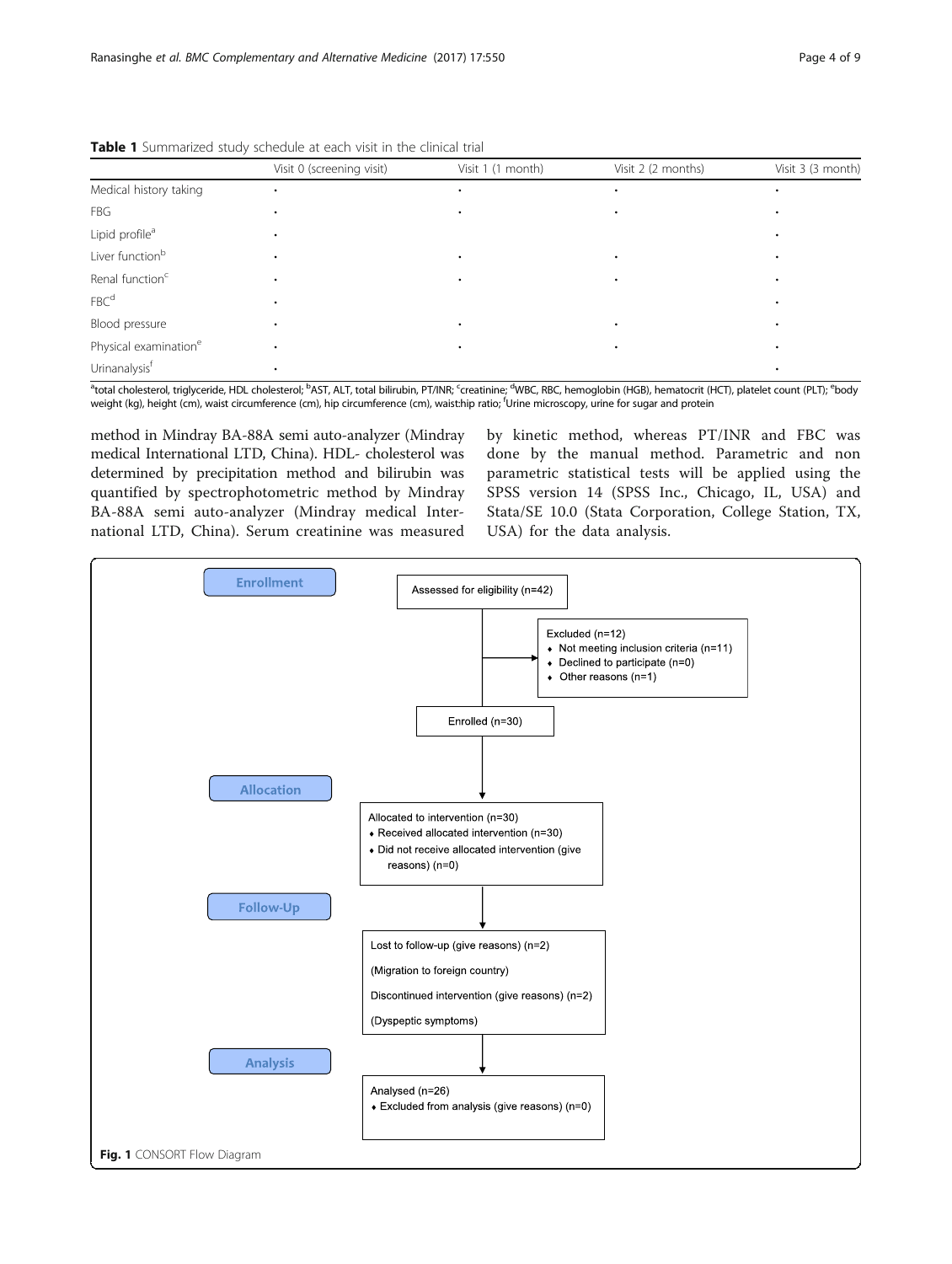# Results

# Sample characteristics

The total number of subjects recruited for the study was 30, out of which 28 completed the three months follow up (Fig. [1\)](#page-3-0). The mean age  $(\pm SD)$  of the subjects was  $38.8 \pm 10.4$  years (range 21–58 years), and there was a 1:1 gender distribution. Mean (±SD) BMI, waist circumference, hip circumference were  $24.8 \pm 3.6$  kgm<sup>-2</sup>, 86.6 ± 10.6 cm and  $97.8 \pm 9.0$  cm respectively. The mean ( $\pm$ SD) total cholesterol, LDL cholesterol, HDL cholesterol, VLDL cholesterol and triglyceride were 226.4 ± 38.7 mg/ dl,  $152.8 \pm 37.1$  mg/dl,  $52.7 \pm 14.2$  mg/dl,  $24.6 \pm 15.2$  mg/ dl and  $112.1 \pm 49.9$  mg/dl respectively, while the mean fasting blood glucose level was  $91.2 \pm 6.9$  mg/dl (range 80–104 mg/dl). The mean systolic blood pressure, diastolic blood pressure, pulse rate, serum creatinine, AST, ALT, serum bilirubin and PT/INR were normal level at the baseline. Study population characteristics are summarized in Table 2.

# Clinical and biochemical effects of cinnamon

CZ 85 mg, 250 mg and 500 mg capsules were supplemented over a period of three months, in monthly

Table 2 Baseline characteristics of the study participants

|                                                        | Mean $\pm$ SD    | Range         |
|--------------------------------------------------------|------------------|---------------|
| Age (years)                                            | $38.8 \pm 10.5$  | $21 - 58$     |
| Pulse rate $(min^{-1})$                                | $73.4 \pm 8.4$   | 59-96         |
| Systolic Blood Pressure (mmHg)                         | $124.0 \pm 10.8$ | $101 - 139$   |
| Diastolic Blood Pressure (mmHg)                        | $76.8 \pm 8.4$   | $55 - 89$     |
| Height (cm)                                            | $163.5 \pm 6.4$  | 152-178       |
| Weight (kg)                                            | $66.5 \pm 11.5$  | 41.8-89.2     |
| Body Mass Index ( $\text{kgm}^{-2}$ )                  | $24.8 \pm 3.6$   | $18.1 - 33.8$ |
| Waist circumference (cm)                               | $86.6 \pm 10.6$  | $64 - 111$    |
| Hip circumference (cm)                                 | $97.8 \pm 9.0$   | 79-119        |
| Waist to Hip ratio                                     | $0.9 \pm 0.1$    | $0.7 - 1.2$   |
| Haemoglobin (g/dl)                                     | $14.3 \pm 1.6$   | $12.2 - 16.2$ |
| White blood cell count $(x10^9$ per mm <sup>3</sup> )  | $6.1 \pm 0.5$    | $4.8 - 6.9$   |
| Platelet count (x10 <sup>9</sup> per mm <sup>3</sup> ) | $202 \pm 10.4$   | 187-220       |
| Fasting blood glucose (mg/dl)                          | $91.2 \pm 6.9$   | $80 - 104$    |
| Serum creatinine (mg/dl)                               | $0.9 \pm 0.2$    | $0.1 - 1.2$   |
| AST (U/I)                                              | $27.9 \pm 7.3$   | $13 - 40$     |
| ALT (U/l)                                              | $21.0 \pm 10.9$  | $5 - 39$      |
| Serum bilirubin (mg/dl)                                | $0.8 \pm 0.4$    | $0.1 - 1.7$   |
| PT/INR                                                 | $1.1 \pm 0.1$    | $0.8 - 1.2$   |
| Total cholesterol (mg/dl)                              | $226.4 \pm 38.7$ | 120-288       |
| LDL cholesterol (mg/dl)                                | $152.8 \pm 37.1$ | $67 - 227$    |
| HDL cholesterol (mg/dl)                                | $52.7 \pm 14.2$  | $25 - 86$     |
| VLDL cholesterol (mg/dl)                               | $24.6 \pm 15.2$  | 12.5-83.4     |
| Triglycerides (mg/dl)                                  | $112.1 \pm 49.9$ | $42 - 226$    |

escalating doses. Clinical and biochemical assessments were done according to the schedule described in Table [1.](#page-3-0) There were no significant changes in the following anthropometric parameters during the three months follow up; weight, BMI, waist circumference and waist to hip ratio. There was a significant decrease in the hip circumference between baseline (Visit '0') and the first visit (1 month), and also between baseline (Visit '0') and the final visit (3 months) (Table [3](#page-5-0)). A significant increase in the pulse rate was noted between visits 2 (2 months) and 3(3 months) ( $p < 0.05$ ), however pulse rate remain unchanged between other follow up intervals. Both systolic and diastolic blood pressure reduced significant during the 1st month and this reduction was sustained throughout the 3 months follow up period (Table [3](#page-5-0)).

In the biochemical assessments, the full blood count (white cells, platelets and haemoglobin), renal function tests (serum creatinine) and liver function tests (AST, ALT, serum bilirubin, and PT/INR), which were normal at baseline, remained within the normal range without any significant alteration during the 3 months follow up. Urine analysis which did not reveal any significant baseline abnormality, remained the same during follow. The mean FBG at the end of the 3 months follow up period was 92.7  $\pm$  9.6 mg/dl, this was not significantly different from the baseline FBG, and there was no difference noted between other follow up intervals (Table [3\)](#page-5-0). When the lipid parameters were considered, the HDL-c, VLDL-c and TG remained unchanged during follow up. However, a significant reduction in the TC ( $p < 0.05$ ) and LDL-c ( $p < 0.001$ ) was noted at the end of the 3 months follow up period.

## Adverse effects, drop outs and compliance

There were no serious adverse effects noted and none of the subjects were hospitalized during the 3 months follow up period. Biochemical assessments evaluating potential target organ toxicity (liver and renal function tests) remained normal throughout the study period. None of the patients experienced any form of hypersensitivity during the study (immediate and/or delayed). Dyspeptic symptoms were noted in 4 study participants, and these symptoms included upper abdominal discomfort, nausea, heartburn and bloating. In two study participant these symptoms were mild and only lasted during the first week of CZ supplementation (85 mg [1st month]) and subsequently disappeared with modification of diet and other life style factors related to exacerbation of dyspepsia.

In the remaining two participants  $(P_1 \text{ and } P_2)$ dyspepsia necessitated the discontinuation of study participation.  $P_1$  was a 51 year old female participant, who experienced dyspeptic symptoms during the 1st month (85 mg), these symptoms gradually worsened and were not altered by modification of diet and other factors, and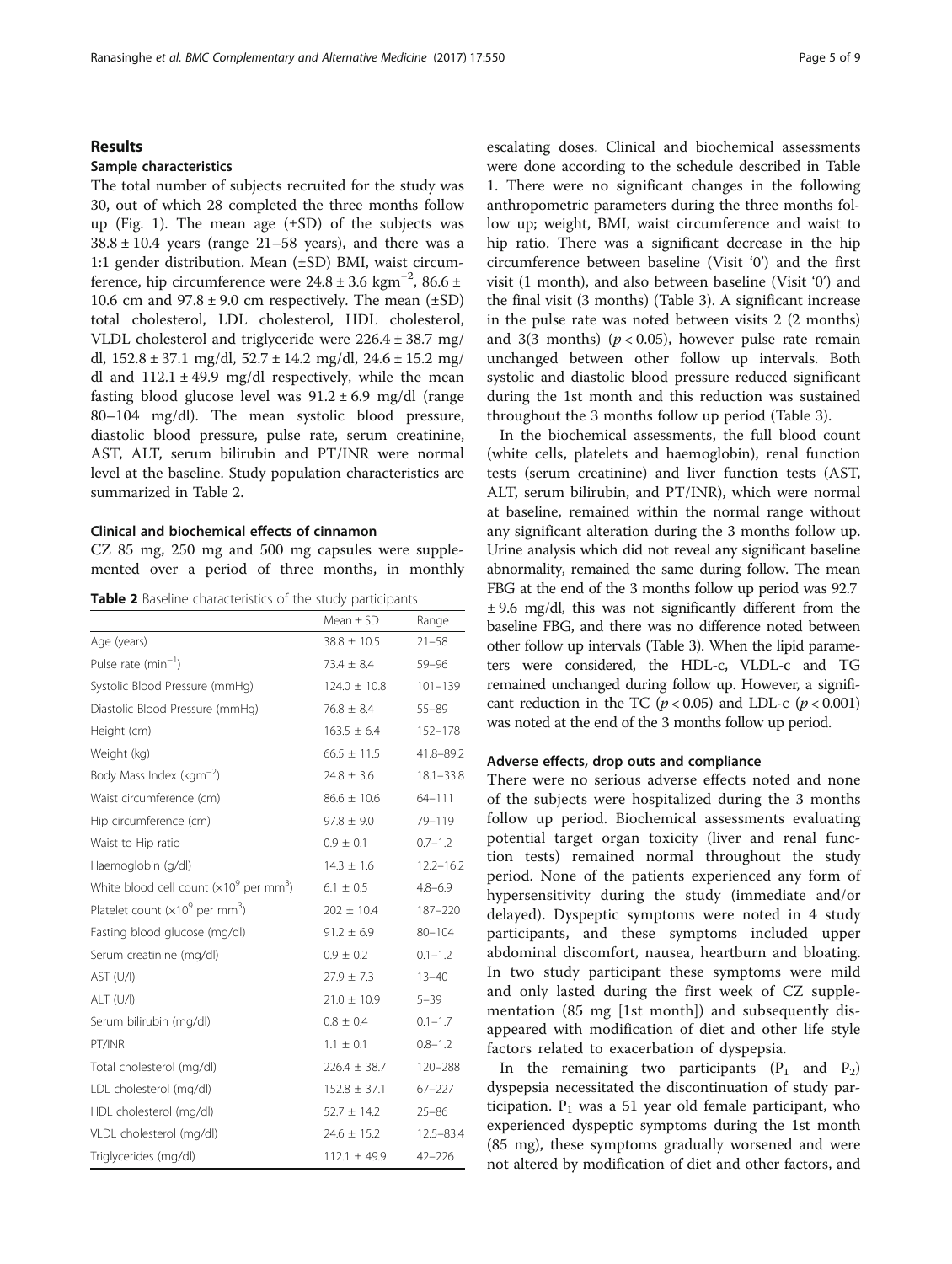|                                                                | Mean $\pm$ SD                     |                                   |                                   | $P1*$                             | $P2*$                    | $P3*$     | $P4*$                    |           |
|----------------------------------------------------------------|-----------------------------------|-----------------------------------|-----------------------------------|-----------------------------------|--------------------------|-----------|--------------------------|-----------|
|                                                                | Visit '0' (Baseline)<br>Screening | Visit '1' (1 month)<br>$CZ$ 85 mg | Visit '2' (2 months)<br>CZ 250 mg | Visit '3' (3 months)<br>CZ 500 mg |                          |           |                          |           |
| Pulse rate $(min^{-1})$                                        | $73.4 \pm 8.4$                    | $71.9 \pm 9.2$                    | $71.5 \pm 8.4$                    | $75.8 \pm 8.6$                    | <b>NS</b>                | <b>NS</b> | < 0.05                   | <b>NS</b> |
| Systolic Blood Pressure (mmHg)                                 | $124.0 \pm 10.8$                  | $118.0 \pm 12.8$                  | $117.7 \pm 13.2$                  | $117.3 \pm 11.1$                  | < 0.001                  | <b>NS</b> | <b>NS</b>                | < 0.01    |
| Diastolic Blood Pressure (mmHg)                                | $76.8 \pm 8.4$                    | $72.7 \pm 11.5$                   | $71.9 \pm 9.1$                    | $72.0 \pm 8.2$                    | < 0.05                   | <b>NS</b> | <b>NS</b>                | < 0.01    |
| Weight (kg)                                                    | $66.5 \pm 11.5$                   | $66.5 \pm 11.2$                   | $66.7 \pm 11.6$                   | $66.4 \pm 11.5$                   | <b>NS</b>                | <b>NS</b> | <b>NS</b>                | <b>NS</b> |
| Body Mass Index ( $kgm^{-2}$ )                                 | $24.8 \pm 3.6$                    | $24.8 \pm 3.5$                    | $24.8 \pm 3.7$                    | $24.7 \pm 3.8$                    | <b>NS</b>                | <b>NS</b> | <b>NS</b>                | <b>NS</b> |
| Waist circumference (cm)                                       | $86.6 \pm 10.6$                   | $85.5 \pm 9.1$                    | $85.6 \pm 9.4$                    | $85.6 \pm 8.8$                    | <b>NS</b>                | <b>NS</b> | <b>NS</b>                | <b>NS</b> |
| Hip circumference (cm)                                         | $97.8 \pm 9.0$                    | $96.4 \pm 8.4$                    | $96.2 \pm 8.9$                    | $96.0 \pm 9.3$                    | < 0.05                   | <b>NS</b> | <b>NS</b>                | < 0.05    |
| Waist to Hip ratio                                             | $0.9 \pm 0.1$                     | $0.9 \pm 0.1$                     | $0.9 \pm 0.1$                     | $0.9 \pm 0.1$                     | <b>NS</b>                | <b>NS</b> | <b>NS</b>                | <b>NS</b> |
| Haemoglobin (g/dl)                                             | $14.3 \pm 1.6$                    | <b>NM</b>                         | <b>NM</b>                         | $14.5 \pm 1.8$                    | $\equiv$                 |           | $\overline{\phantom{m}}$ | <b>NS</b> |
| White blood cell count (*10 <sup>9</sup> per mm <sup>3</sup> ) | $6.1 \pm 0.5$                     | <b>NM</b>                         | <b>NM</b>                         | $6.3 \pm 0.9$                     |                          |           | $\overline{\phantom{m}}$ | <b>NS</b> |
| Platelet count ( $*10^9$ per mm <sup>3</sup> )                 | $202.8 \pm 10.7$                  | <b>NM</b>                         | <b>NM</b>                         | $208.4 \pm 18.4$                  | $\overline{\phantom{0}}$ |           | $\equiv$                 | <b>NS</b> |
| Fasting blood glucose<br>(mq/d)                                | $91.2 \pm 6.9$                    | $94.5 \pm 11.7$                   | $93.0 \pm 7.6$                    | $92.7 \pm 9.6$                    | <b>NS</b>                | <b>NS</b> | <b>NS</b>                | <b>NS</b> |
| Serum creatinine (mg/dl)                                       | $0.9 \pm 0.2$                     | $0.9 \pm 0.2$                     | $0.8 \pm 0.2$                     | $0.9 \pm 0.2$                     | <b>NS</b>                | <b>NS</b> | <b>NS</b>                | <b>NS</b> |
| AST (U/I)                                                      | $27.9 \pm 7.3$                    | $29.7 \pm 7.7$                    | $29.2 \pm 7.5$                    | $27.6 \pm 6.3$                    | <b>NS</b>                | <b>NS</b> | <b>NS</b>                | <b>NS</b> |
| ALT (U/I)                                                      | $21.0 \pm 10.9$                   | $23.4 \pm 10.9$                   | $21.7 \pm 10.5$                   | $19.2 \pm 11.2$                   | <b>NS</b>                | <b>NS</b> | <b>NS</b>                | <b>NS</b> |
| Serum bilirubin (mg/dl)                                        | $0.8 \pm 0.4$                     | $0.6 \pm 0.3$                     | $0.5 \pm 0.4$                     | $0.7 \pm 0.4$                     | <b>NS</b>                | <b>NS</b> | <b>NS</b>                | <b>NS</b> |
| PT/INR                                                         | $1.1 \pm 0.1$                     | $1.1 \pm 0.1$                     | $1.1 \pm 0.1$                     | $1.1 \pm 0.1$                     | <b>NS</b>                | <b>NS</b> | <b>NS</b>                | <b>NS</b> |
| Total cholesterol (mg/dl)                                      | $226.4 \pm 38.7$                  | <b>NM</b>                         | <b>NM</b>                         | $210.24 \pm 50.9$                 | $\overline{\phantom{0}}$ |           | $\overline{\phantom{m}}$ | < 0.05    |
| LDL cholesterol (mg/dl)                                        | $152.8 \pm 37.1$                  | <b>NM</b>                         | <b>NM</b>                         | $129.8 \pm 47.4$                  | $\overline{\phantom{0}}$ |           | $\overline{\phantom{a}}$ | < 0.001   |
| HDL cholesterol (mg/dl)                                        | $52.7 \pm 14.2$                   | <b>NM</b>                         | <b>NM</b>                         | $61.8 \pm 21.4$                   |                          |           |                          | <b>NS</b> |
| VLDL cholesterol (mg/dl)                                       | $24.6 \pm 15.2$                   | <b>NM</b>                         | <b>NM</b>                         | $27.6 \pm 22.7$                   | $\overline{\phantom{0}}$ |           | $\overline{\phantom{a}}$ | <b>NS</b> |
| Triglycerides (mg/dl)                                          | $112.1 \pm 49.9$                  | <b>NM</b>                         | <b>NM</b>                         | $115.0 \pm 47.9$                  |                          |           |                          | <b>NS</b> |

<span id="page-5-0"></span>Table 3 Clinical and biochemical assessment during follow up

ALT Alanine aminotransferase, AST Aspartate aminotransferase, CZ Cinnamomum zeylanicum, HDL High Density Lipoprotein, LDL Low Density Lipoprotein, INR International Normalized Ratio, NM Not Measured, NS Not Significant, PT Prothrombin Time, VLDL Very Low Density Lipoprotein; \*P1 - Baseline vs Visit 1; \*P2 – Visit 1 vs Visit 2; \*P3 – Visit 2 vs Visit 3; \*P4 – Visit 0 vs Visit 3

discontinued participation during the 3rd week of the study.  $P_2$  was a 49 year old female participant, who experienced dyspeptic symptoms during the 2nd month (250 mg), and did not experience any such symptoms during the 1st month (85 mg). Since the symptoms gradually worsened and were not responsive to lifestyle modifications, participation was discontinued at the end of the 6th week of follow up  $(1\frac{1}{2})$  months). In all 4 patients who experienced dyspeptic symptoms, only lifestyle modifications were done, and no drugs were co-prescribed.

Drug compliance (%) of patients was evaluated by pill counting, according to the formula described above. The mean % compliance  $(\pm SD)$  during the 1st month, 2nd month and 3rd month were  $90.2 \pm 11.6$  $(range-63.3-100), 89.9 \pm 11.5 (range-66.7-100) and$ 88.7 ± 9.7 (range 66.7–100) respectively.

# **Discussion**

The main objective of the study was to evaluate the medium-long term safety and pharmacodynamic

properties of CZ. This study was conducted as a phase I clinical trial over a period of three months, with monthly escalating doses of CZ (CZ 85 mg, 250 mg and 500 mg) in healthy adults. In the present study CZ was given to healthy adults which shown to contain a lesser coumarin content [[3](#page-8-0), [4\]](#page-8-0), compared to Cinnamomum cassia. Several biochemical and clinical parameters were assessed throughout the study to assess pharmacodynamic properties and toxicity. To assess the safety of supplementation of CZ, liver and kidney functioning tests were done at the baseline and at the end of each month. Participants were screened initially and at the end of each month to see any undesirable effects occurred due to the CZ supplement. However there were no such effects other than the dyspeptic symptoms requiring discontinuation of treatment in 2 participants out of 30. A significant reduction in systolic/diastolic blood pressure, TC and LDL-c was noted at the end of the 3 months follow up period.

The fact that CZ reduces arterial blood pressure has been concluded by several in-vivo animal studies.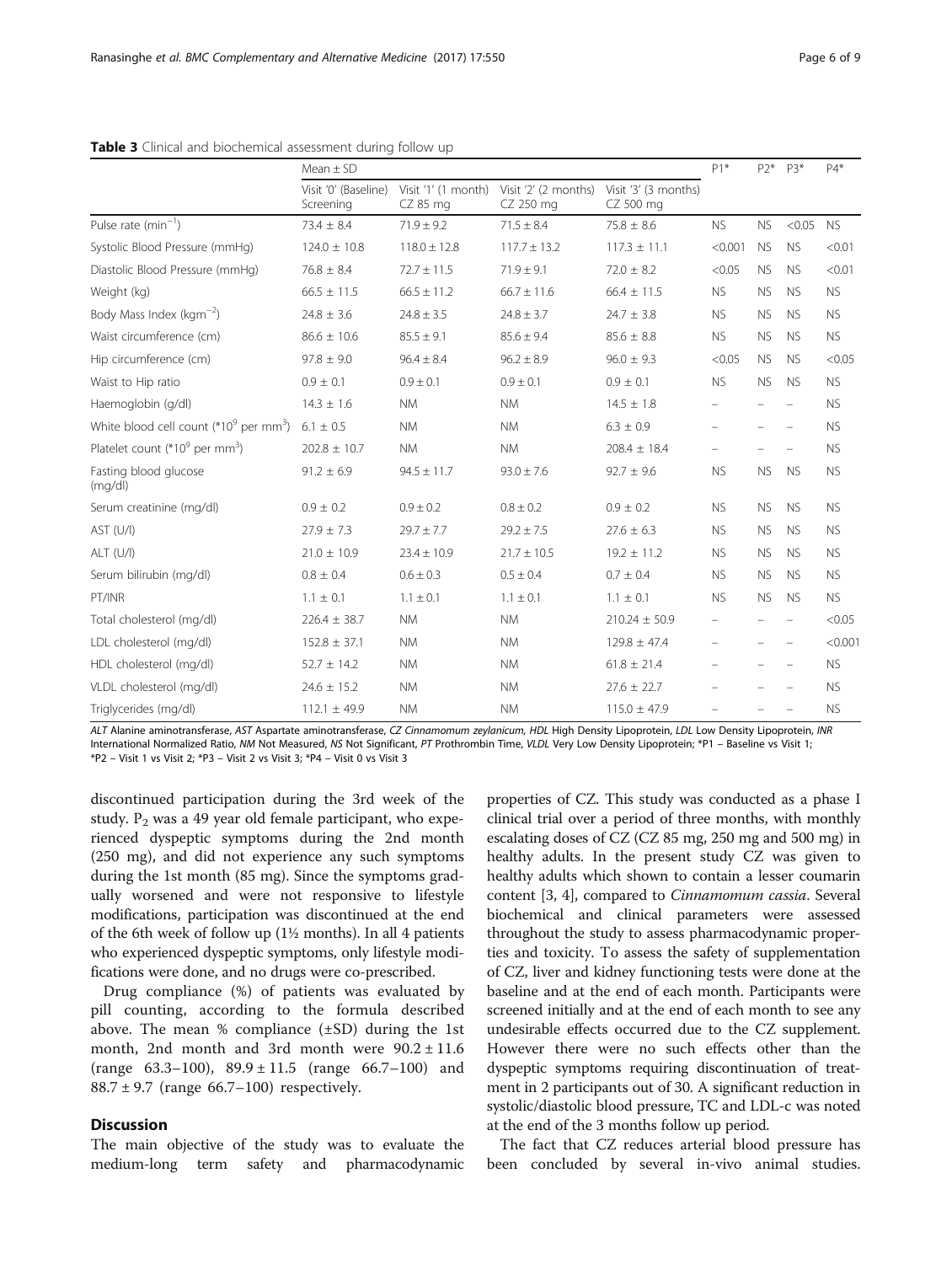Nyadjeu et al. [\[9](#page-8-0)] examined the effects of CZ extracts on mean arterial blood pressure (BP) of normotensive (NR) rats, salt-loaded hypertensive rats (SLHR), L-NAME (Nitro-L-Arginine Methly Ester) induced hypertensive rats (LNHR) (Hypertension was induced by inhibition of NO production using L-NAME) and spontaneously hypertensive rats (SHR). Immediately after intravenous administration a significant drop of BP was shown in NTR, SLHR and LNHR in a dose dependent manner, the drop in BP was not dose dependent in SHR. A study done by Wansi, et al. demonstrated similar effects in NTR and SLHR [\[10\]](#page-8-0). The blood pressure reduction of CZ is probably mediated via vasodilatation, which is partially achieved by increasing the endothelial nitric oxide (NO) and by activating the  $K + -ATP$  channels (ATP sensitive potassium channels) in vascular smooth muscle [\[9](#page-8-0)]. Wansi, et al. showed CZ has a vasodilatation effect on the rat thoracic aortic ring segments, suggesting that, CZ might also be inhibiting extracellular  $Ca^{2+}$  through L-type voltage-sensitive channels. Another study evaluating acute and chronic antihypertensive effects of CZ showed methanol extract of CZ was able to increase NO production in cardiovascular organs, namely the aorta and the heart [[11](#page-8-0)]. This study revealed that acute antihypertensive effect of CZ is partially due to acute inhibition of L-NAME (an inhibitor of NO synthesis) and chronic antihypertensive effect is probably to the ability of the active phytomolecules of CZ to inhibit cardiovascular remodeling, to improve arterial wall compliance and to prevent endothelial impairment through its antidyslipidemic effects [\[11\]](#page-8-0). Maintenance of a normal blood pressure is dependent on the balance between the cardiac output and peripheral vascular resistance. Most patients with essential hypertension have a normal cardiac output but a raised peripheral resistance [[12](#page-8-0)]. Therefore we can postulate that CZ will reduce arterial blood pressure in hypertensive patients by reducing peripheral vascular resistance as a result of its vasodilatation properties and by the improvement in arterial wall compliance.

In the present study we also observed a significant reduction in the TC and LDL-c at the end of the 3 months follow up period whereas there was no significant change in HDL-c, VLDL-c and TG values throughout the study. However Javed, et al. [[13\]](#page-8-0) and Kassaee, et al. [[14](#page-8-0)] have demonstrated that CZ significantly reduces TC, LDL-c and TG while it significantly increases HDLc in hperlipidemic rabbits and hyperlipidemic hamsters respectively. Similar results were observed in another two studies done in Streptozotocin induced diabetic rats [[15, 16\]](#page-8-0). However, it is important to note that in both these studies Streptozotocin induced diabetic rats had a higher TC, TG, LDL-c and lower HDL-c compared to healthy rats prior to the commencement of CZ supplementation. Another Sri Lankan study has demonstrated

that CZ significantly reduces TC and LDL-c whereas no significant change in TG and HDL-c in healthy rats which is similar to our findings [\[6](#page-8-0)]. The possible reason for the different findings in these studies could be CZ has the potential to reduce TG levels and improve HDLc only in dyslipedemic participants. An in-vivo animal study by Javed et al. [[13\]](#page-8-0) concluded that CZ methanol extract and Simvastatin are equi-efficacious in the treatment of hyperlipidaemia. However, these results were contradicted by a study among patient with type-2 diabetes which demonstrated CZ supplementation (3 g/ day) had no effect on lipid profile [\[17](#page-8-0)]. In another study involving patients with type-2 diabetes, supplemented CZ (3 g) for a period of 8 weeks, a significant beneficial effect on total cholesterol, LDL, and HDL level was observed [\[18](#page-8-0)]. The mechanism involved in cholesterol lowering activity of CZ may be the inhibition of lipid absorption [[19\]](#page-8-0). Further, increases in the expression of the LDL-R gene following cinnamon consumption might be another mechanism that can explain the lipidlowering activity [[14](#page-8-0)]. However, since studies have contradictory findings this effect needs to be explored further via clinical trials in humans before drawing conclusions with regards to the anti-hyperlipidaemic activity of CZ.

Present study revealed no significant reduction in FBG as a result of CZ supplementation. In a previous Sri Lankan pre-clinical study, a significant difference in FBG and 2-h post-prandial blood glucose of CZ supplementation was shown in diabetes-induced rats. However, in the same study no change was observed among the healthy rats. A systematic-review and meta-analysis by same study group reported that CZ has the potential to reduce FBG in diabetes (animal study data) and explored the probable mechanisms of blood glucose reduction [[20\]](#page-8-0). However, it is possible that CZ does not cause a reduction in fasting blood glucose among healthy normoglycaemic subjects, as in the present study. A recently concluded human cross-over clinical trial involving healthy volunteers given 1 g of CZ, a significant reduction in the post-prandial glycaemic response was observed after a standard meal [\[21\]](#page-8-0). This was observed in the absence of a simultaneous stimulation of insulin secretion [[21](#page-8-0)]. The same study demonstrated that in-vitro CZ inhibited pancreatic alpha-amylase activity, while also acutely reducing the glycaemic response to starch in a dosedependent manner in rats [\[21\]](#page-8-0). These findings have been contradicted by another similar study using CZ (3 g), in healthy volunteers [\[22\]](#page-8-0). In the present study the postprandial response to a glucose load was not evaluated, either by providing a standard meal with the measurement of post-prandial blood glucose, nor a 75-g oral glucose tolerance test. In a cross-over clinical trial involving adults with Impaired Glucose Tolerance (IGT), 6 g of CZ was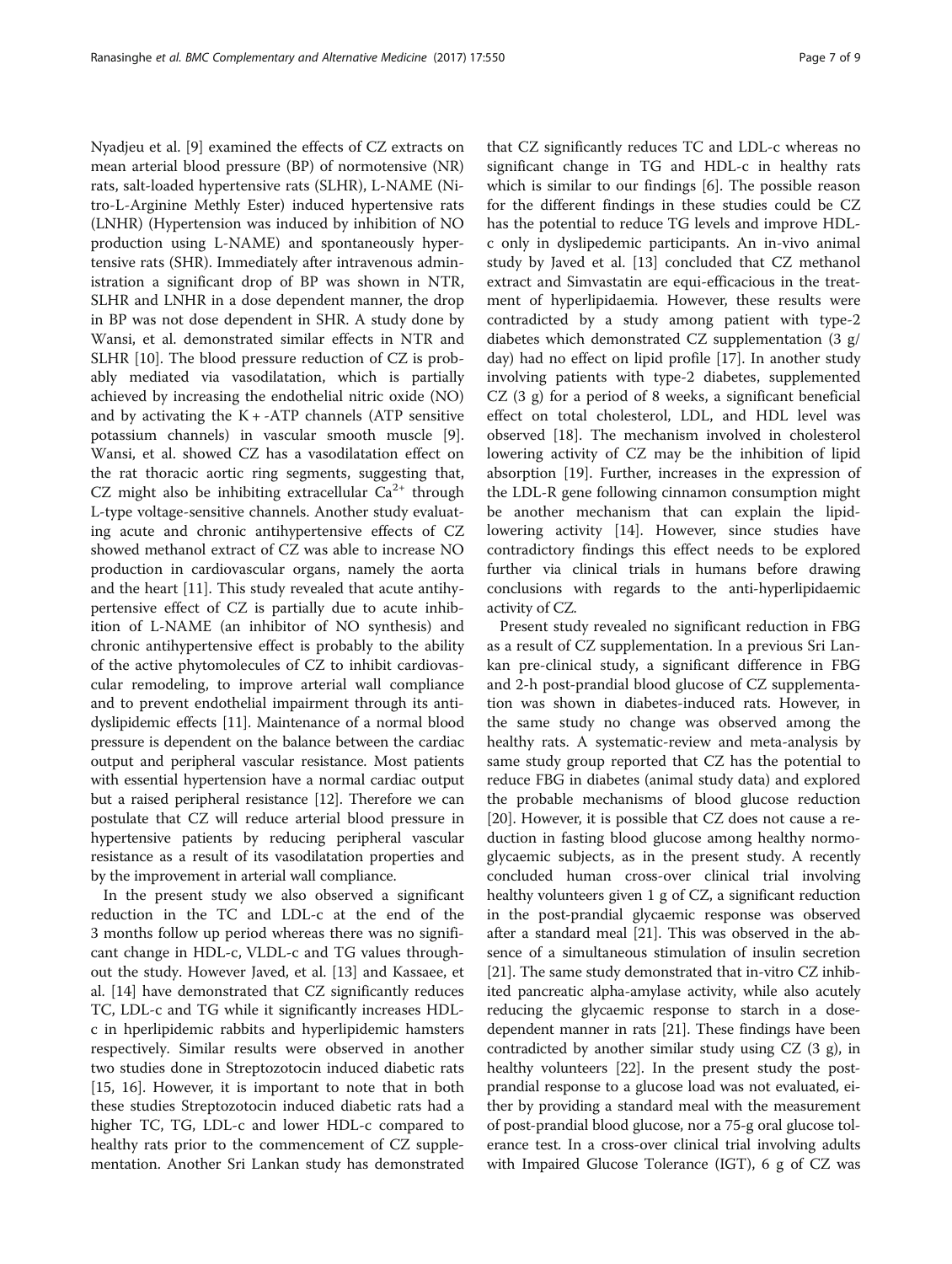administered and glycaemic response was measured after a 75-g oral glucose tolerance test [\[23](#page-8-0)]. The study did not demonstrate any beneficial effects of CZ, and the authors concluded that the ingestion of CZ does not affect postprandial plasma glucose or insulin levels in human subjects [\[23\]](#page-8-0). It is important to note that both studies evaluated the glycaemic response only after a single dose of CZ. In view of promising results observed in in-vitro and in-vivo animal studies and the conflicting results from human trials, further well-designed randomized placebocontrolled medium-long term studies are required prior to drawing conclusions regarding the effectiveness of CZ on glycaemic control.

We did not observe any significant reductions in most anthropometric parameters (weight, BMI, waist circumference and waist to hip ratio) during and after the three months of CZ supplementation. Similar to this, previous studies have also reported no significant change in body weight following CZ supplementation in healthy rats [[15, 24\]](#page-8-0).

Our results did not reveal any significant change in full blood count, liver enzymes (AST, ALT) and in serum creatinine levels. These results are in agreement with those obtained by Anand, et al. [[25\]](#page-8-0), where no significant increase in the above were noted even at higher doses confirming its higher margin of safety. In addition invivo animal studies have revealed that in diabetic rats that had increased levels of AST, ALT and ALP, they were significantly decreased to near normal following CZ treatment [[15, 16, 26\]](#page-8-0). In addition histological analysis of the liver, kidney, and pancreas after CZ supplementation in rats demonstrated that those organs were within normal histological limits with no evidence of toxicity [[6\]](#page-8-0). Current study also evaluated for any possible anticoagulant effect of CZ by assessing PT/INR at different intervals and revealed no changes. This is possibly because of the very low coumarin levels (naturally occurring strong anticoagulant) in CZ compared to Cassia cinnamon. [\[27](#page-8-0)]. There were no other serious adverse effects in the participants during the study period. Dyspeptic symptoms were observed in 4 participants, which disappeared with modification of diet in 2 study participants. However, neither dyspepsia nor other side effects reported due to CZ supplementation in two previous studies done in humans and there were no dropouts due to side effects [[17](#page-8-0), [28](#page-8-0)]. Furthermore, many studies have shown beneficial effects of CZ against dyspepsia [\[29](#page-8-0)–[31](#page-8-0)]. An in-vitro study has also shown that CZ significantly inhibit Helicobacter pylori growth [\[29\]](#page-8-0).

This is the first phase I clinical trial in health adults evaluating efficacy and safety of CZ. Other strengths of this study are supplementation of 3 different doses of CZ, minimum dropout rate and the assessment coagulation, which has not been explored to date. The limitations of

the study are the sample size, duration of the study, lack of a control group and not quantifying the active compounds in Cinnamomum zeylanicum. Our sample size was 30 as it was difficult to recruit healthy people for a clinical trial since they are reluctant to take a medicinal supplement daily in the absence of any disease conditions. Larger samples may be able to elucidate other side effects and better describe the pharmacodynamic properties of CZ. The study duration was also limited to 3 months, longer durations of supplementation may be required to identify side effects with long term therapy and also to understand the sustenance of the beneficial pharmacodynamic properties observed. This being a Phase I clinical trial, the lack of a control group also needs to be taken in to account, prior to drawing conclusions from its results. Furthermore, we were not able to assess and quantify the active compounds in the CZ extract used in this study, responsible for the pharmacological effects elicited. Identification of active compounds requires further in-vitro and in-vivo evaluation.

# Conclusions

This is the first phase I clinical trial in health adults evaluating efficacy and safety of CZ. Our results demonstrate no significant side effects and toxicity of CZ, including hepatotoxicity and anti-coagulation properties. CZ demonstrated beneficial anti-hyperlipidaemic and blood pressure lowering effects among healthy adults. Further studies with larger samples and longer durations may be able to elucidate other side effects and better describe the pharmacodynamic properties of CZ.

#### **Abbreviations**

ALP: Alkaline Phosphatase; ALT: Alanine aminotranferase; AST: Aspartate aminotranferase; BMI: Body Mass Index; BP: Blood Pressure; DBP: Diastolic Blood Pressure; ECG: Electrocardiogram; FBC: Full Blood Count; FBG: Fasting Blood Glucose; GCP: Good Clinical Practice; GMP: Good Manufacturing Practices; HDL-c: High Density Lipoprotein cholesterol; LDL-c: Low Density Lipoprotein cholesterol; L-NAME: Nitro-L-Arginine Methly Ester; LNHR: L-NAME induced Hypertensive Rats; NM: Not Measured; NO: Nitric Oxide; NR: Normotensive Rats; NS: Not Significant; PT/INR: Prothrombin Time/International Normalized Ratio; SBP: Systolic Blood Pressure; SD: Standard Deviation; SHR: Spontaneously Hypertensive Rats; SLCTR: Sri Lanka Clinical Trials Registry; SLHR: Salt-Loaded Hypertensive Rats; SPSS: statistical package for the social sciences; TC: Total Cholesterol; TG: Triglycerides; UFR: Urine Full Report; WC: Waist Circumference; WHO: World Health Organization

#### Acknowledgements

Not applicable

#### Funding

This work is supported by a grant from the University of Colombo (AP/ 03/2012/CG/08).

#### Availability of data and materials

Data is currently not available online. But can be made available to any interested person(s) contacting the corresponding author via email.

#### Authors' contributions

PR, RJ, GASP, PK, PG, HDW and GRC substantially contributed to the general idea and design of the study. PR, RJ, PK, PG, HDW and GRC took part in